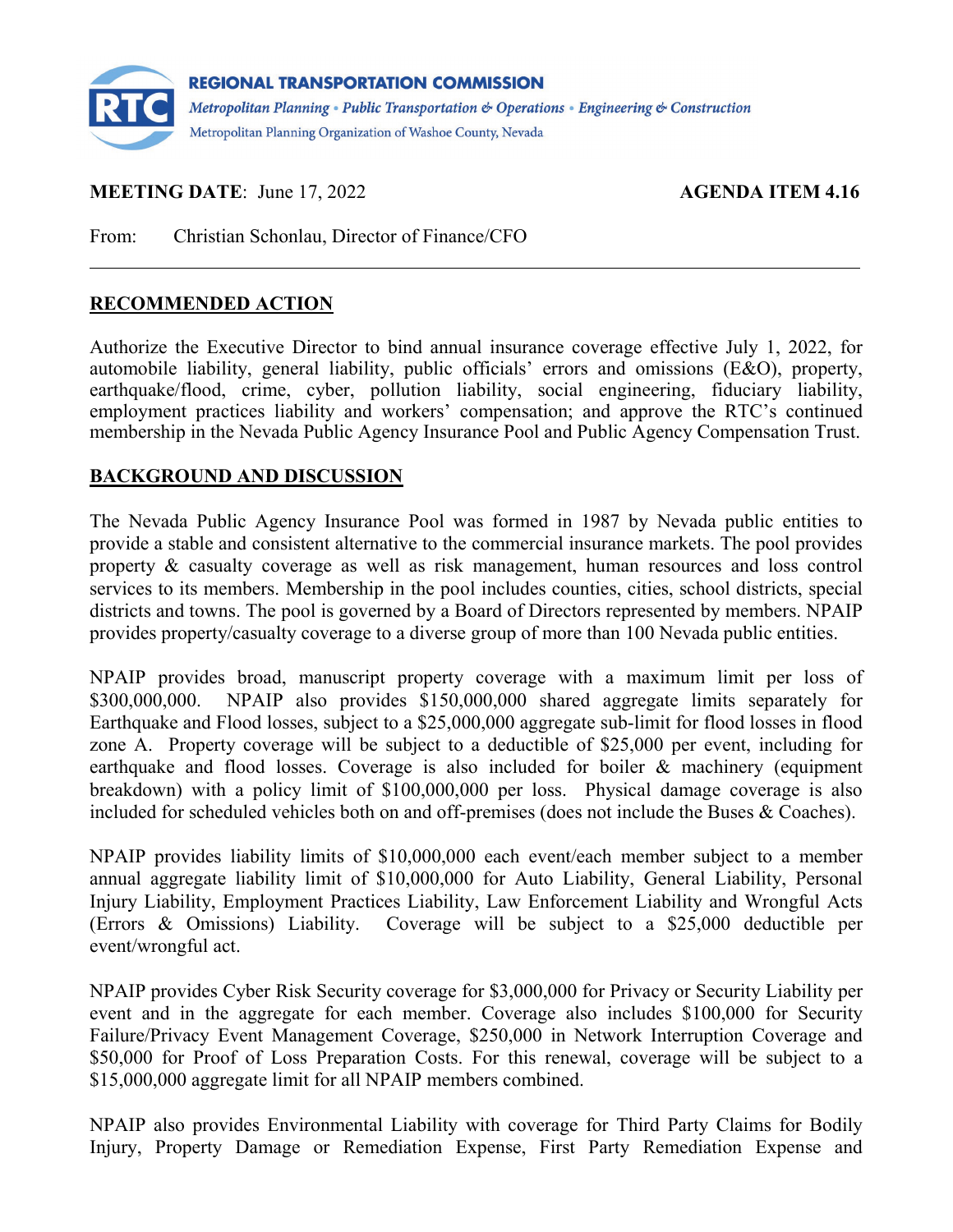Emergency Response Expense with each incident limit of \$2,000,000, subject to an annual aggregate limit of \$10,000,000 and \$25,000 deductible. Coverage is also included for Business Interruption with a limit of \$2,000,000 up to 365 days.

The total NPAIP renewal premium is increasing from \$258,616 to \$268,671 or approximately 4%. The increase is driven mainly by increases in premium rates in the insurance markets.

The property & casualty insurance market continues to present challenges to buyers. Global insured catastrophic loss rose to \$112 billion in 2021. This follows record and above average catastrophic losses in recent years. The challenging market has led to loss of capacity. The excess liability market is particularly affected. In recent years, the reinsurance marketplace has been impacted by increased litigation, nuclear verdicts, defense costs, and frequency of global natural disasters.

The impact of COVID-19 on insurance costs has not yet been felt within the marketplace. 2022 may prove pivotal, as lawsuits arise from employment practices insurance claims, and from employees contracting COVID-19 at work after transitioning from their remote environments.

The NPAIP negotiated directly with the underwriters to mitigate this year's rate increase as much as possible for its members.

The RTC RIDE contractor, Keolis Transit Services LLC, is responsible for automobile and general liability losses for the RTC RIDE system. The RTC ACCESS contractor, MTM LLC, is responsible for automobile and general liability losses for RTC ACCESS and RTC FlexRide. RTC still has responsibility for automobile/general liability for RTC support vehicles, RTC road programs, and RTC facilities.

Staff is recommending renewal of Crime Insurance with limits of \$5,000,000 for employee theft, forgery, computer fraud, funds transfer fraud, money orders and counterfeit currency fraud and Fiduciary Liability with a limit of \$4,000,000. The deductible for employee theft and money & securities on-premises is \$500,000 to provide coverage excess of the limit provided by the NPAIP and \$25,000 for the other listed coverage. Coverage will include social engineering fraud with a limit of \$250,000 and \$100,000 deductible. The renewal premium for the Crime and Fiduciary Liability coverage is up 24.8% to \$14,988.

RTC's Workers Compensation and Employer's Liability coverage is provided through the Public Agency Compensation Trust (PACT), which is a Nevada based insurance pool that was formed under Nevada's Interlocal Cooperation Act in 1996. PACT provides workers compensation, claims and risk management services to its Nevada government entity members.

The estimated proposed total cost of the insurance coverage is \$345,079. The total estimated cost represents an increase of \$17,753 or 5.4% when compared to the prior year's final renewal costs.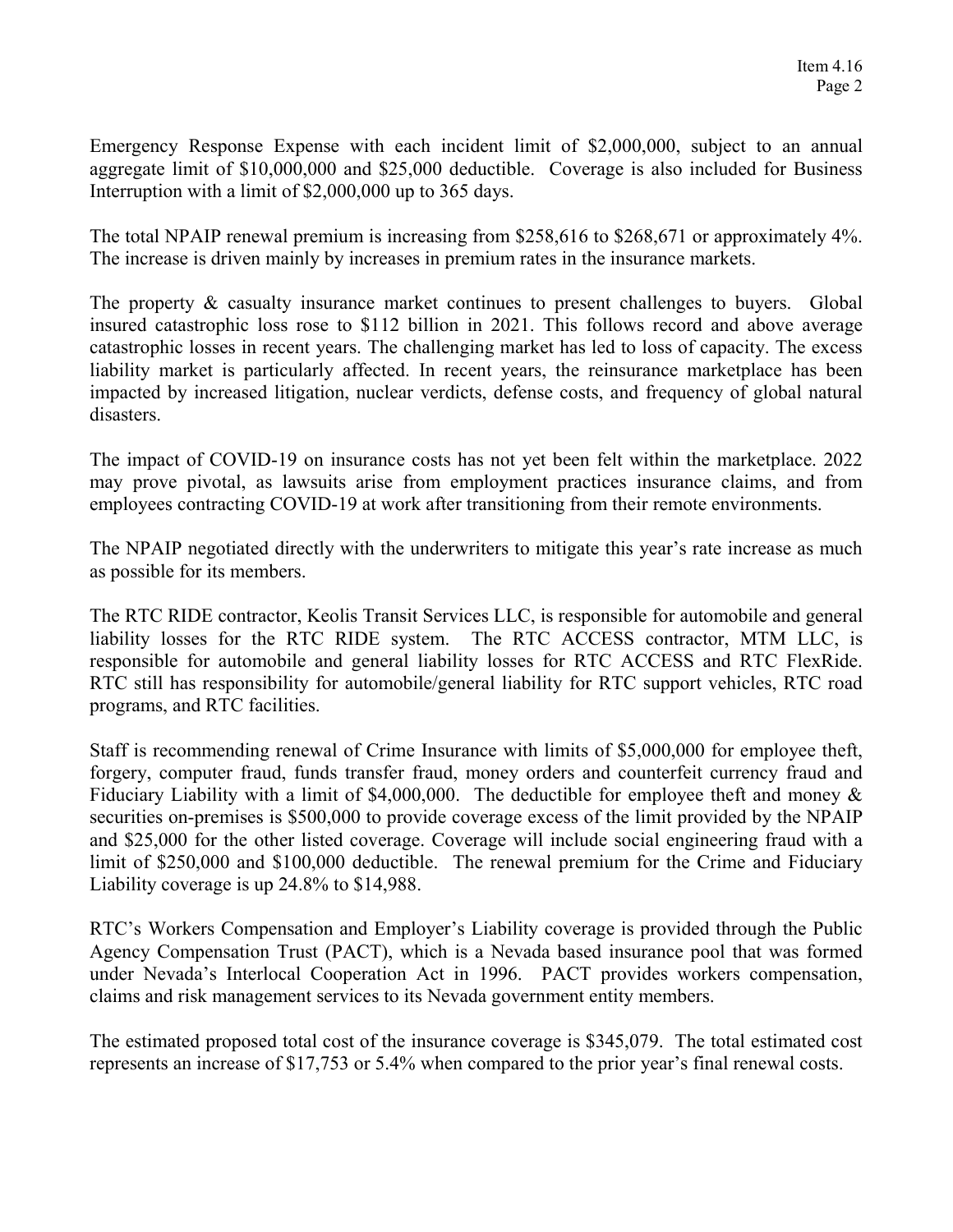The RTC has maintained an agreement with the Reno office of USI Insurance Services LLC for the purpose of brokering insurance coverage as required for the effective operation of the RTC.

In concurrence with USI Insurance Services., staff recommends that the coverage be bound effective July 1, 2022.

The broker's compensation for these renewals is a combination of negotiated commissions and fees and is included as part of the overall insurance cost. Last year, the broker's total compensation at renewal was \$33,990. This year, the broker's total estimated annual compensation at renewal will be \$33,416, a reduction of 1.7%. The broker continues to provide insurance services, risk management services and contract review services throughout the year as a component of the broker compensation.

Staff has always looked to protect the agency at the best possible price against catastrophic losses that have the potential to inhibit the agency's ability to continue providing the necessary transportation services for our community.

Staff believes this program accomplishes that goal.

# **FISCAL IMPACT**

Funding for the insurance coverage is included in the approved FY 2023 Budget.

### **PREVIOUS BOARD ACTION**

- June 18, 2021 Authorized the Executive Director to bind annual insurance coverage effective July 1, 2021.
- June 19, 2020 Authorized the Executive Director to bind annual insurance coverage effective July 1, 2020.

### **ATTACHMENT**

A. Insurance Renewal Cost Recap